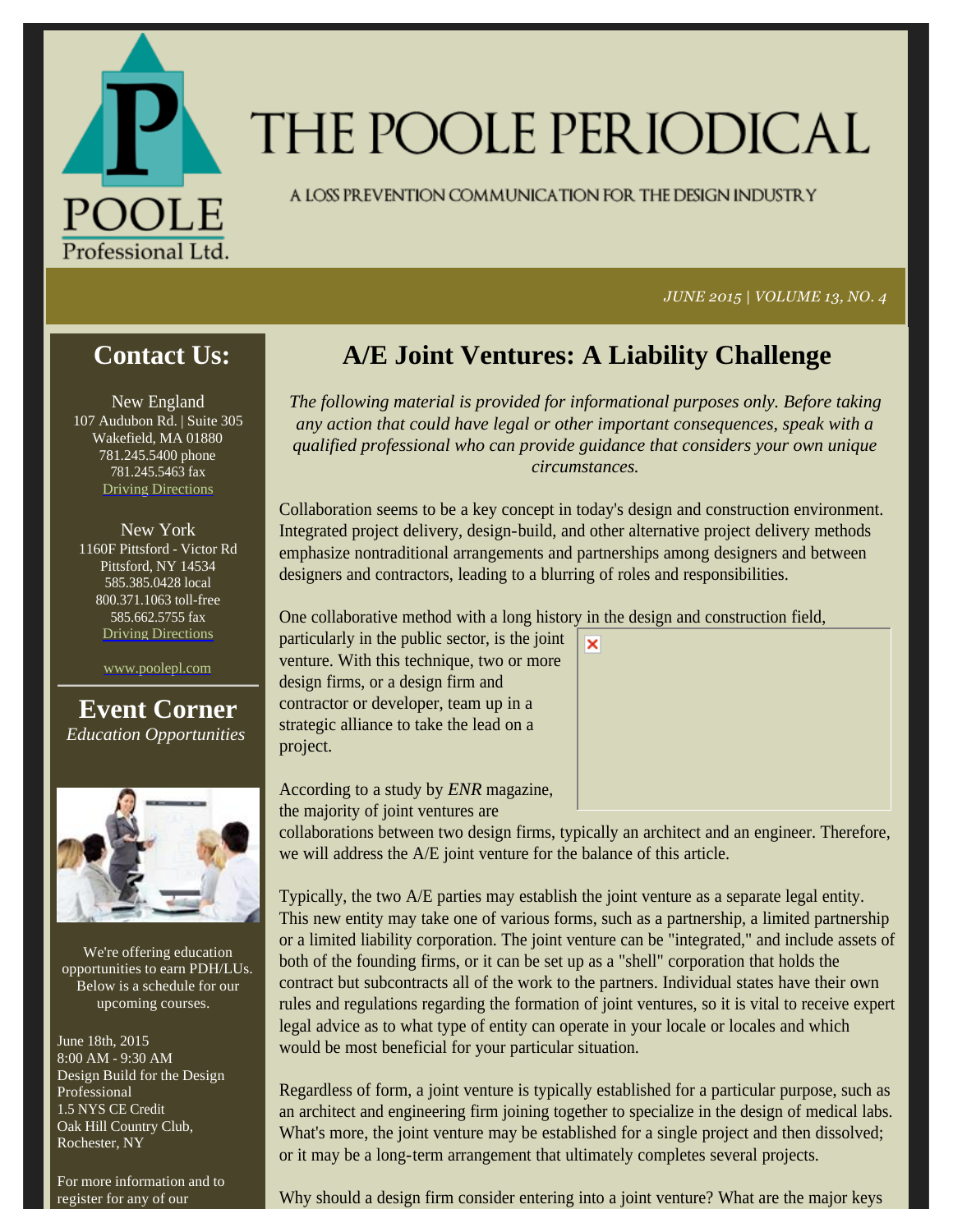educational opportunities, please visit our calendar, here.

to success and warning signs of failure? Let's look at some of the key factors to consider.

### **Client Kudos!**

Cummings Architects won the 2015 National Award for Whole House Remodel & The National Award for Exterior Addition.

ACEC/VT Grand Award Winners

Dubois  $\&$  King, Inc. for the Water System Improvements Rebidding & Construction Services - Proctor, Vermont

Stevens & Associates, PC for the Brooks House Renovation.

Vanasse Hangen Brustlin, Inc. for the Vermont Route 73 Rochester Bridge Projects

#### ACEC/VT Merit Award Winners

Dubois & King, Inc. for the Town of Essex & Village of Essex Junction, Vermont.

Engineering Ventures for the Hotel Vermont Structure

Vanasse Hangen Brustlin, Inc. for the Spruce Lake Sediment Removal Project

### **For Your Information**

- NYSDOT now accepts the Acord Form.

## **Selecting a Joint Venture Partner**

Most successful joint ventures are based on a suitable match of skills, expertise and trust. An architect and engineer may specialize in a certain industry. A design firm and developer might have had one highly successful project and want to fuse a continuing working relationship. A designer and a contractor may combine resources to land a major new project. Like a good marriage, a successful joint venture depends on the careful selection of a compatible partner.

While a good match of skills and expertise is an excellent starting point to forge a successful joint venture, there are other equally important factors to consider. Culture is a vital consideration. A company focused on maximizing immediate revenue generation will likely not make a great partner for a firm with a strong risk-management philosophy that regularly turns down what it perceives as risky projects. Likewise, a company with an autocratic, top-down management style is likely a poor match for a firm with a bottom-up, more democratic approach. Even two seemingly similar companies can make poor partners if their leaderships are misaligned operationally because of different visions for the future.

While there have been successful joint ventures between large and small design firms, size differentials can present problems. A large firm with more resources at play may not see the joint venture as the 50-50 marriage that the smaller firm anticipates. As we'll cover later, size differences can have important liability and insurance ramifications as well.

Based on these and other factors, design firms should think long and hard about entering into a joint venture. Don't hesitate to ask probing questions of a potential partner regarding management philosophy, financials, claims history, technical proficiency, staffing levels and the like. What's more, be willing to reciprocate and share information equally. If you request a company's five-year financials, be ready to open up your books to your potential partner as well.

#### **The Joint Venture Agreement**

Assuming that after a lengthy courtship you conclude that a joint venture with your chosen firm can result in a strong strategic alliance, it's time to draft a carefully worded joint venture agreement. This is a matter best left to expert legal counsel thoroughly knowledgeable of the prevailing laws in the locale or locales in which the joint venture will operate.

The joint venture agreement should carefully allocate the roles and responsibilities of each

×

party. The importance of clear and comprehensive scopes of services can't be overstated. The agreement should also clearly address issues such as decision-making and signing authority, income and expense allocation, compensation, task management, liability allocation, resource management, confidentiality, communication protocol and dispute resolution (between the

parties and with third parties). How responsibilities are allocated can result in one firm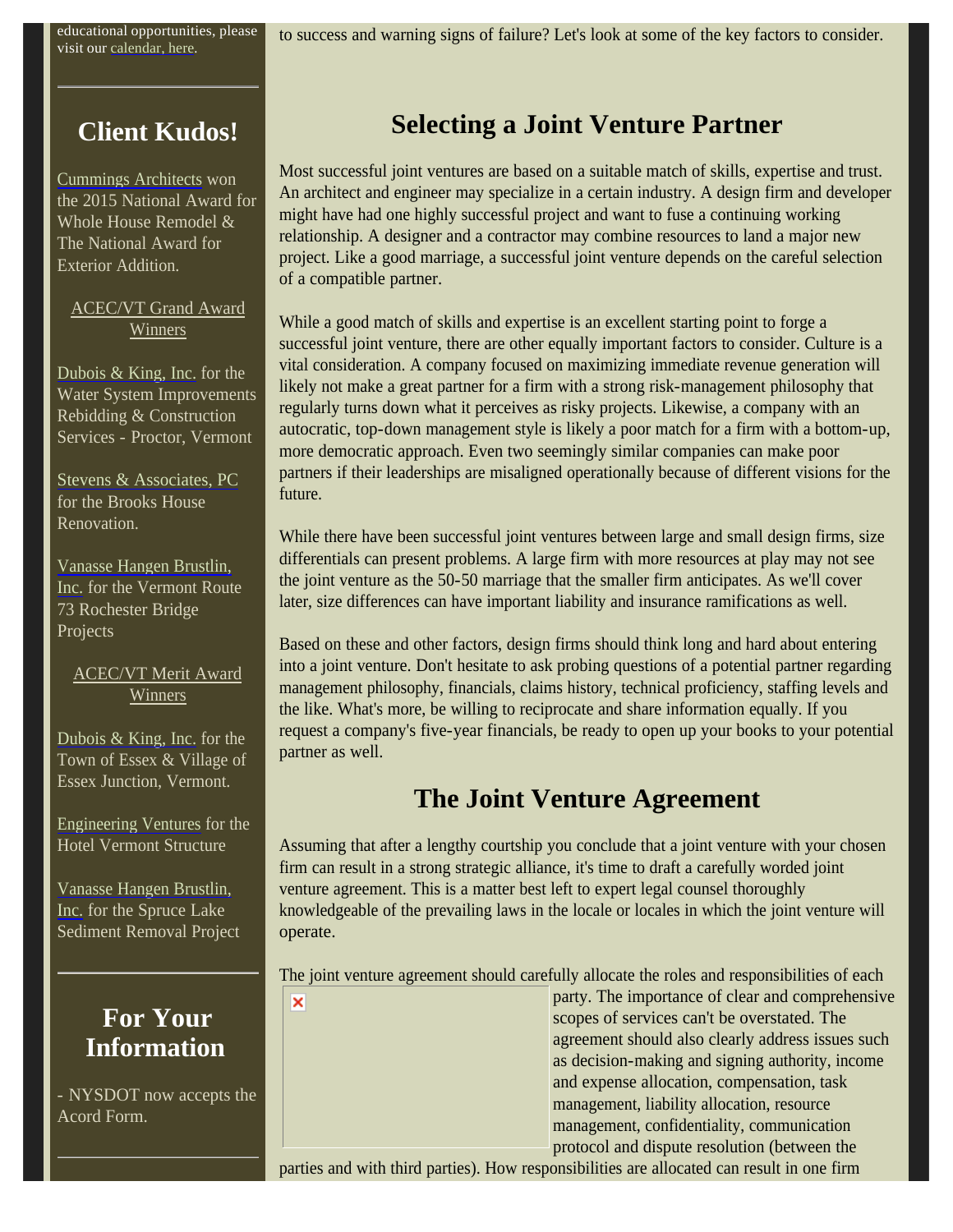*On-Demand Webinars from XL Design Professional*



Managing Scope Creep & Other Project Changes "Plan the work, then work the plan."



becoming the majority stakeholder in the joint venture.

The agreement should also make it clear whether this is a one-project fling to be dissolved upon completion of construction or something much more permanent.

In some cases, one of the parties is assigned the role of managing member; in others, responsibilities are allocated more evenly. Regardless, every important decision reached by the parties to a joint venture should be put in writing as part of a signed joint venture agreement.

The AIA, EJCDC, AGC and SBA all have sample agreements which are good starting points.

#### **Professional Liability Issues**

A key concern for any party to an A/E joint venture is the allocation of liabilities. As a rule, each party to the joint venture assumes "joint and several" liability for the actions of the entity, regardless of which party made the error or omission. Under joint and several liability, a claimant may pursue an action against any one party as if it were fully liable for the damages. It would then be up to that defendant to pursue the other party or parties to the joint venture to try to collect their share of the liability.

These liability issues should be addressed in the joint venture agreement. The parties may agree that each will be responsible for their own actions, with liabilities allocated accordingly. Or, the agreement may stipulate that liability is split 50-50 regardless of cause. It is important to realize, however, that only the parties to the joint venture are governed by this agreement. While a claimant client, contractor or other third party may be willing to abide by the terms of the joint venture agreement as long as they are made whole by the ultimate settlement, they are not legally bound to do so. If fault is assigned to one party to the joint venture, but that party is uninsured or does not have adequate insurance limits or other resources to make the claimant whole, you can bet that the claimant will go after the other party to the joint venture agreement in order to mitigate the damages.

When it comes to insuring a joint venture for its professional liabilities, begin by looking to the individual practice policies of the design firms involved. Some practice policies automatically include coverage for a design firm's legal liability arising out of a joint venture. Other policies may specifically exclude joint ventures, but the issuing insurer might agree to provide a special joint-venture endorsement. Be aware, however, that an endorsement adding the joint venture to the policy could erode limits and trigger a deductible to be paid under the policy.

Realize also that having the joint venture listed as a named insured on your policy does not provide coverage for the other parties to the joint venture. It is a good idea, therefore, to obtain a certificate of insurance (or other form of evidence) from all parties to the joint venture showing that professional liability insurance is in place. This same practice should be employed for the project subconsultants whether a party to the joint venture or not.

### **PL Coverage Gaps**

Even when each party to the entity has joint venture coverage on their PL practice policies there are still opportunities for gaps in coverage and potential liability for the actions of others. This is especially true if each party has its insurance with a different carrier. Coverages may be denied if an insurer feels the claim against its insured partially or entirely belongs with one of the other parties to the joint venture.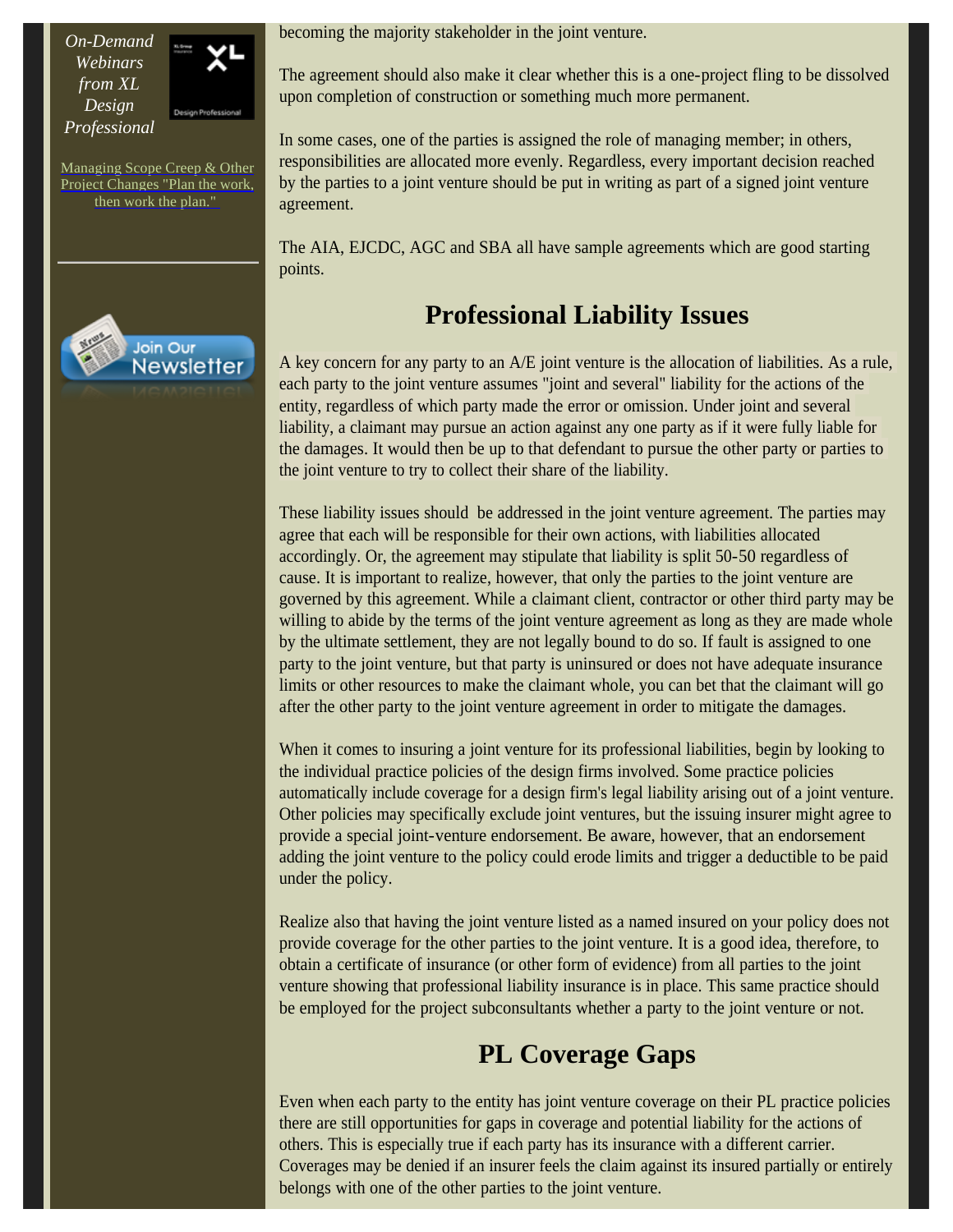As mentioned earlier, big differences in the size of parties to a joint venture (and corresponding differences in the size of the insurance limits they carry) can create significant liability issues. A claimant may seek damages from both parties, aggregating the limits, even though the larger design firm wasn't primarily at fault for the error or omission. And in such an instance, the insurer issuing the policy with the bigger limits could theoretically deny coverage for the full claim because it is not a legal liability.

Here is an example: Say the smaller party to a joint venture has \$2 million in coverage,

while the larger party has \$10 million in limits with a different insurance carrier. A client files a claim against the joint venture for \$10 million. Under joint and severable liability, the larger party could have a judgment against it for \$8 million of the \$10 million claim, while the smaller party has a \$2 million judgment against it, exhausting its limits. However, the insurer of the larger firm could hold that it is only covering 50% of the claim, or \$5 million, since its insured is only a 50% equity partner in the joint venture. That would potentially leave \$3 million of the \$10 million claim uncovered by insurance.



Other insurance gaps can result when the project is completed

and the two parties go their separate ways. If both parties don't secure completed operations or "tail" coverage, one or both firms could be left holding the bag. Also, there is no defense coverage for the entity itself.

#### **Insurance Solutions**

Ideally, the parties to a joint venture would all have professional liability insurance from the same carrier with the joint venture listed as a named insured and all policies would have equal and adequate insurance limits . But in most cases, that simply isn't possible. Fortunately, there are several insurance options to avoid these gaps in joint venture coverage. Among them:

**A separate joint venture practice policy**. It is possible for the joint venture, as a separate legal entity, to purchase its own PL practice policy. The parties to the JV could stipulate how the policy would be maintained and how the cost of the premiums would be divided. This would be an added cost to the joint venture, but solves the gap problem of having two practice policies with inadequate or unequal coverage.

**Specific job excess.** With specific-job excess coverage, each party could maintain its current limits on their practice policy while purchasing an endorsement that provides a higher limit to cover a specific joint venture project. For example, you can maintain a \$2 million practice policy and purchase a \$5 million limit on one joint venture project for substantially less than raising your entire practice policy limit to \$5 million or purchasing a \$5 million joint venture practice policy.

**Project policy.** If the joint venture has been formed to execute a single project, you might consider a project policy. This is a PL policy whose limits are dedicated to a single project and covers all design firms working on the project. In many instances, the project owner is willing to pay all or part of the premium since the policy limits are dedicated solely to the project and limits cannot be depleted by other claims against the designers. Project policies can be expensive and are not always available, but they are definitely worth looking into for single-project joint ventures. Note: some insurers will agree to have the designers' practice policies serve as excess coverage in the event the limits of the project policy are depleted.